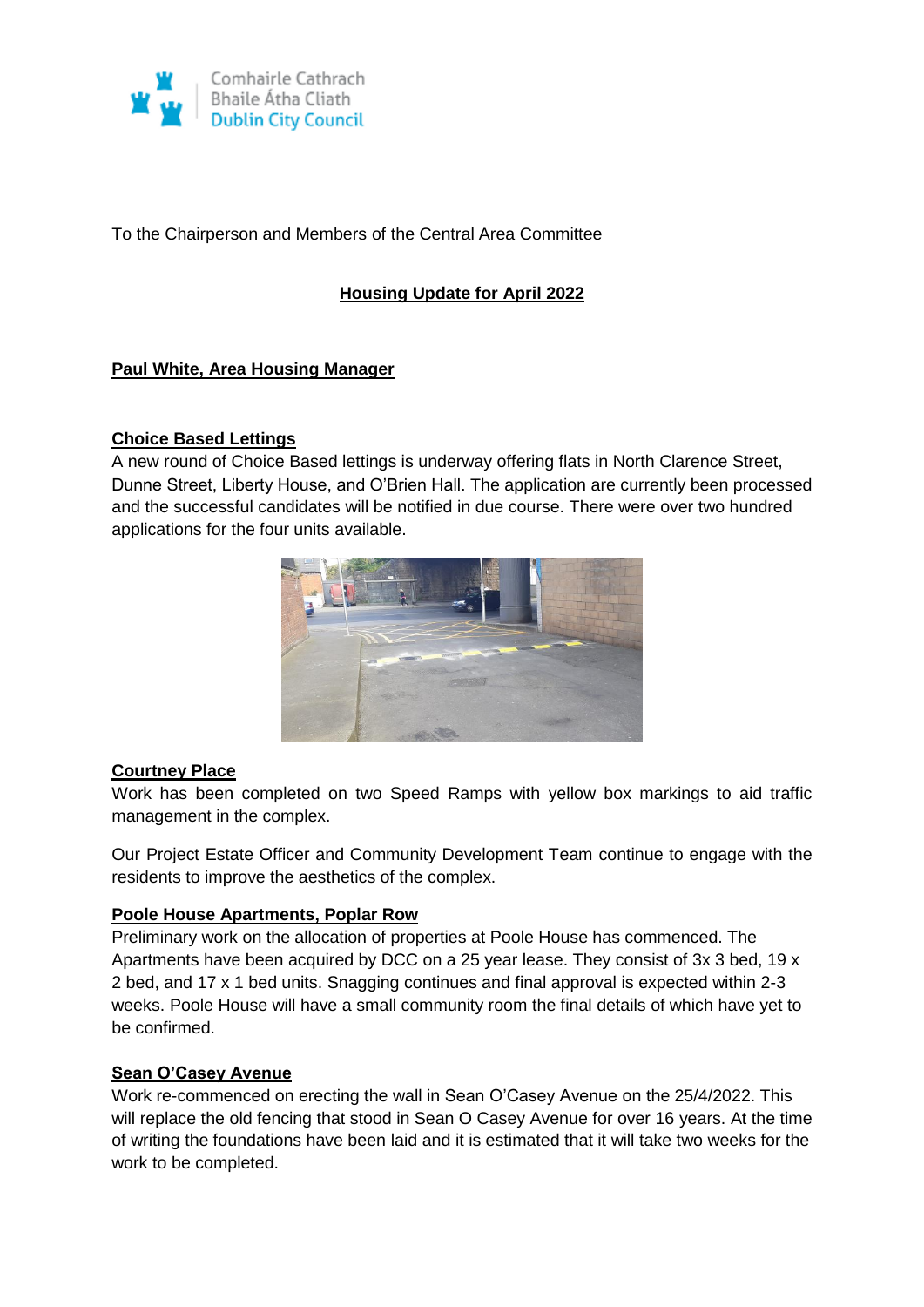

Going forward it is planned to work in partnership with the residents and relevant agencies regarding Sean O Casey Avenue and Summerhill in relation to developing a plan for improving the environs of both areas.

### **Matt Talbot Court:**

A number of consultations have taken place between the Central Area Housing Team and the Design Team regarding the redevelopment. We are now seeking a suitable venue to present the latest proposed Design options to the residents of Matt Talbot Court.

At the most recent meeting between the Area Manager, PEO, and residents, the preliminary designs for the refurbishment of the complex was presented. Residents were given the opportunity to have their say and input. A further meetings is now being organised with the design team to assess the residents' reaction. All residents in Matt Talbot Court received a copy of the proposed design. Feedback from the residents living in Matt Talbot Court to date has been very positive.



## **Summerhill Seniors:**

The staircase at the rear of Summerhill Seniors leading down to the garden area have been replaced. The new steps are less steep, safer, and more user friendly for those with mobility issues.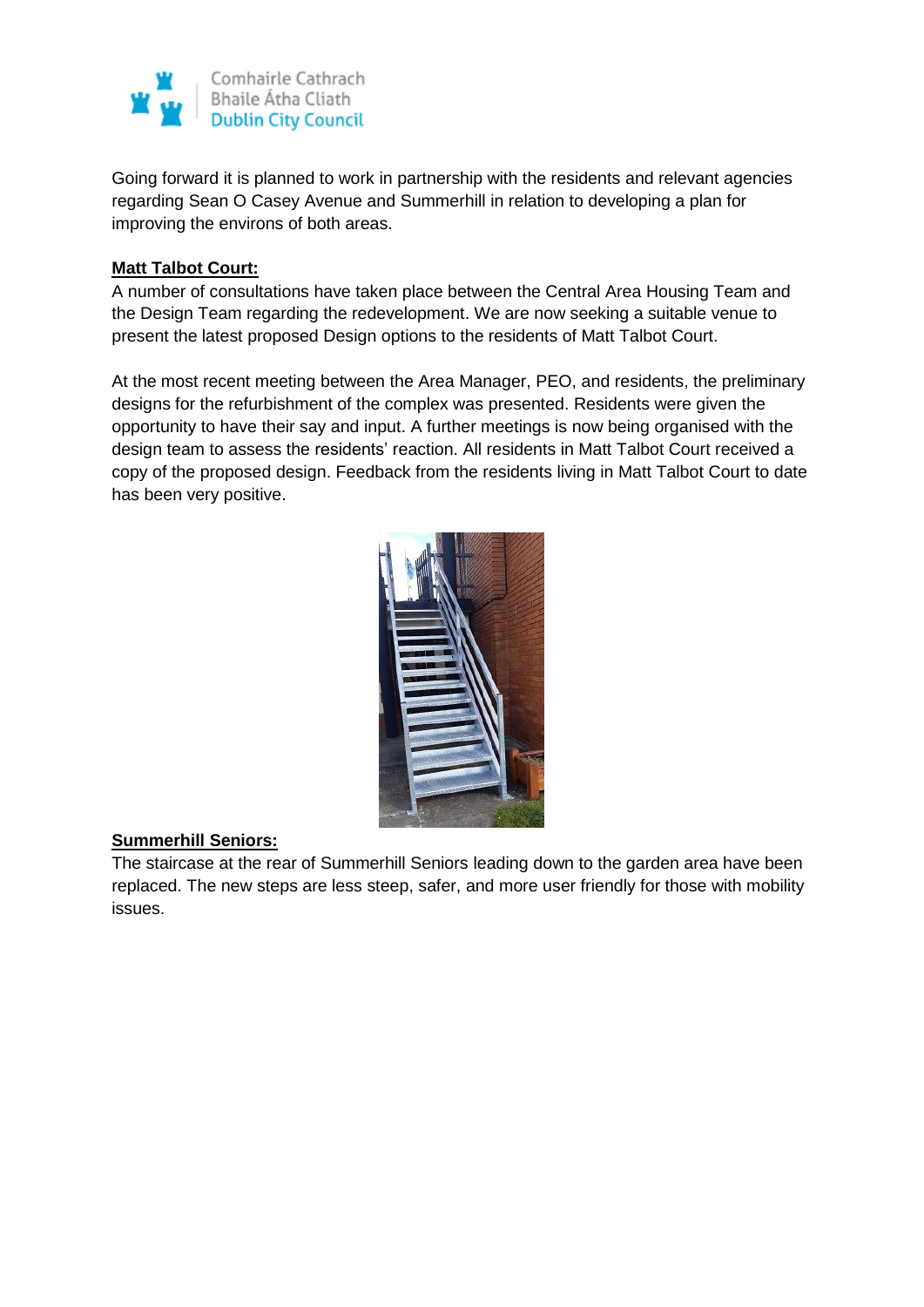



## **Wellesley Place**

The Disabled Parking Bays in Wellesley Place which had begun to fade badly have been reinstated. We will be looking at similar bays throughout the area which need replenishing over the coming months.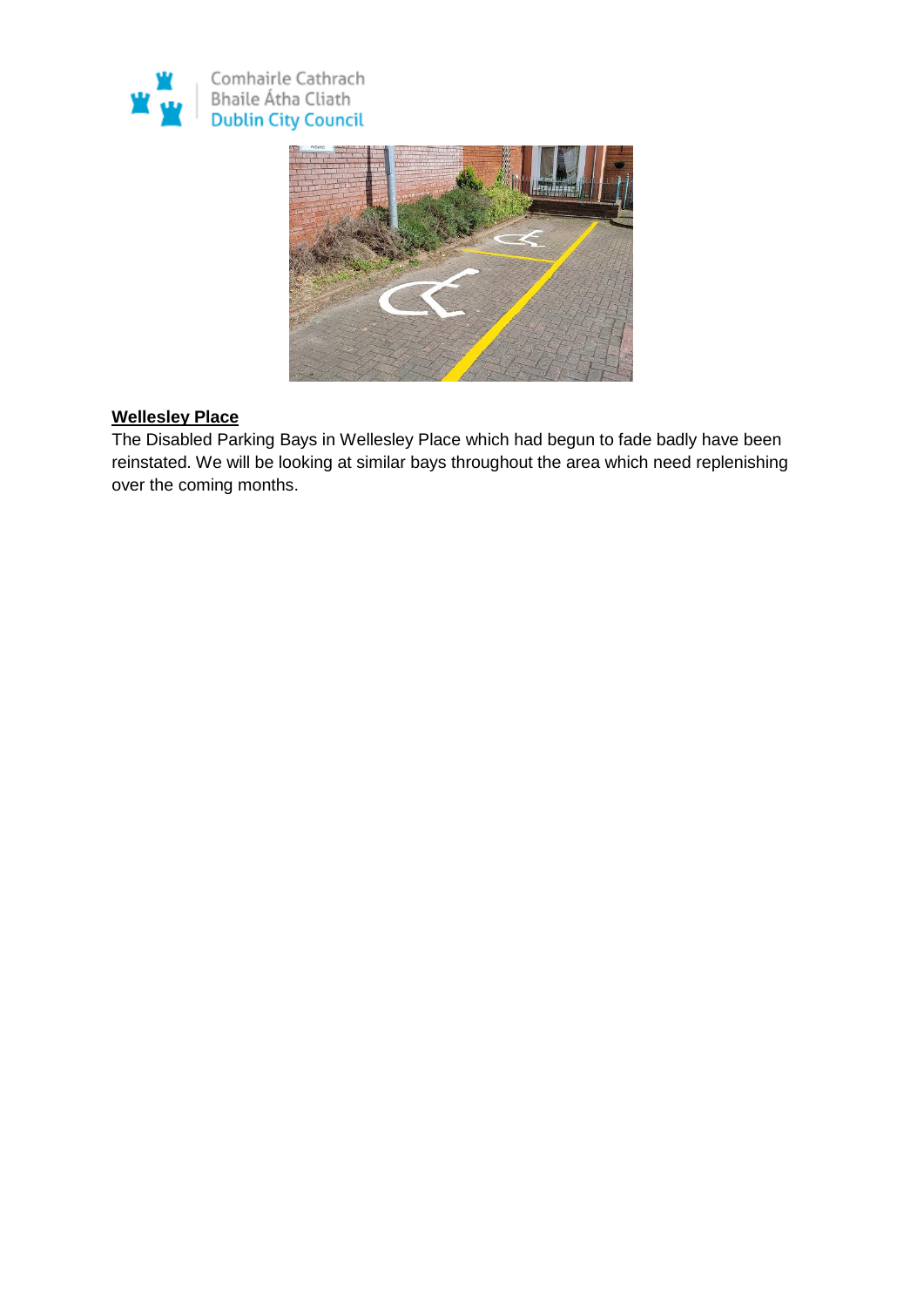

# **April 2022 stats**

## **ESTATE MANAGEMENT**

## **Housing Manager: Paul White Paul White**

| No of anti-social complaints per 1997 act<br>Drug related     | 5  |
|---------------------------------------------------------------|----|
| No of anti-social complaints per 1997 act<br>not Drug related | 26 |
| No. of other complaints                                       | 25 |
| <b>Total Complaints</b>                                       | 51 |

| No of anti-social Interviews per 1997 Act | 12 |
|-------------------------------------------|----|
| No of other interviews                    | 10 |
| <b>Total interviews</b>                   | 22 |

| No of requests for mediation                                |   |
|-------------------------------------------------------------|---|
| No of complaints referred to the Central<br>Unit for action | 2 |
| No of Tenancy Warnings issued                               |   |
| No of Excluding Orders issued                               |   |